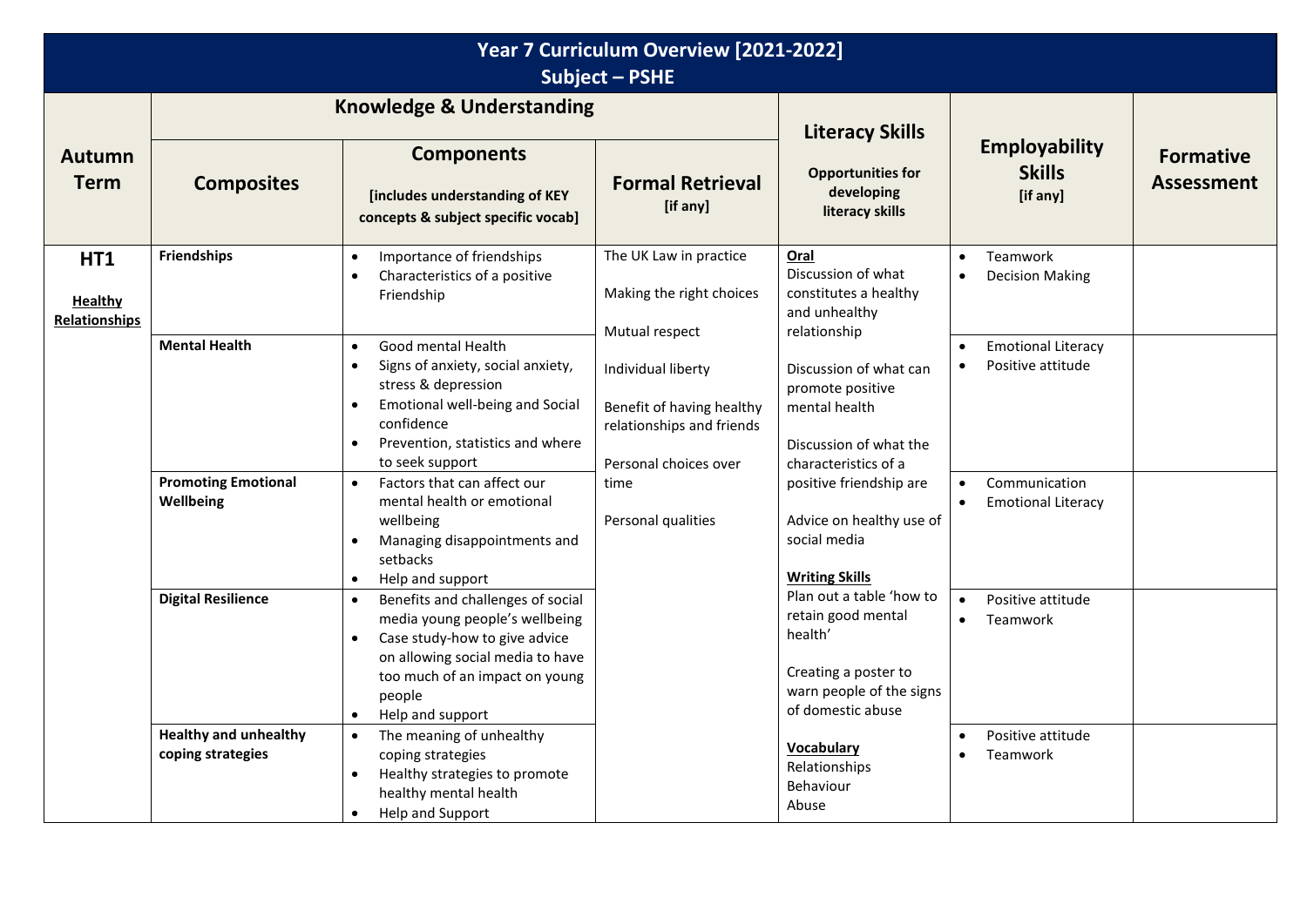|                                                             | Safety in the Home<br><b>Healthy Relationships with</b><br>our bodies: Personal<br><b>Hygiene</b> | Different relationships<br>$\bullet$<br>Genuine Friendships<br>$\bullet$<br>What makes a healthy<br>$\bullet$<br>relationship?<br>What makes an unhealthy<br>$\bullet$<br>relationship?<br>Abusive behaviour<br>$\bullet$<br>Domestic Abuse/ Violence<br>$\bullet$<br>The Law<br>$\bullet$<br>Where to seek support<br>$\bullet$<br>Physical changes of puberty<br>$\bullet$<br>Emotional changes that come<br>$\bullet$<br>with puberty<br><b>Dental Health</b><br>$\bullet$<br>Personal Hygiene<br>$\bullet$ |                                                                                                                     | Domestic<br>Emotional<br>Physical<br>Economic<br>Coercion<br>Violence<br>Resilience<br><b>Emotional wellbeing</b><br><b>Mental Health</b><br><b>Stress</b><br>Depression<br>Anxiety<br>Attributes<br>Resilience<br>Respect<br><b>Digital Resilience</b><br>Self-Harm<br>Eating disorder<br>Puberty<br><b>Dental Health</b><br>Personal Hygiene | Communication<br>$\bullet$<br>Independence<br>$\bullet$<br>Positive attitude<br>$\bullet$          |                                            |  |
|-------------------------------------------------------------|---------------------------------------------------------------------------------------------------|----------------------------------------------------------------------------------------------------------------------------------------------------------------------------------------------------------------------------------------------------------------------------------------------------------------------------------------------------------------------------------------------------------------------------------------------------------------------------------------------------------------|---------------------------------------------------------------------------------------------------------------------|------------------------------------------------------------------------------------------------------------------------------------------------------------------------------------------------------------------------------------------------------------------------------------------------------------------------------------------------|----------------------------------------------------------------------------------------------------|--------------------------------------------|--|
| HT <sub>2</sub><br>Careers:<br><b>Planning my</b><br>future | <b>Setting Goals and</b><br><b>Aspirations</b>                                                    | Skills & qualities<br>$\bullet$<br>Strengths & weaknesses<br>$\bullet$<br>Short & long-term goals<br>$\bullet$<br>Aspirations<br>$\bullet$                                                                                                                                                                                                                                                                                                                                                                     | KS2: What were pupils<br>good at? Needed to<br>improve?<br>Adjectives to describe a                                 | <b>Oral &amp; Writing Skills</b><br>Adjectives (strengths<br>/weaknesses)<br>Justifying choices in a                                                                                                                                                                                                                                           | Planning<br>$\bullet$<br>Organising<br>$\bullet$                                                   |                                            |  |
|                                                             | The Future, Pathways and<br><b>Obstacles</b>                                                      | Hopes for my future<br>$\bullet$<br>How I am going to achieve my<br>$\bullet$<br>goals<br>Obstacles I may face and how to<br>$\bullet$<br>overcome these                                                                                                                                                                                                                                                                                                                                                       | good & a bad leader<br>Skills & qualities for each<br>job sector<br>Examples of leaders in<br>each of the 5 sectors |                                                                                                                                                                                                                                                                                                                                                | developed written<br>sentence<br><b>Reading</b><br>Read job profiles to<br>extract key information | Planning<br>$\bullet$<br>Positive attitude |  |
|                                                             | <b>Leadership Qualities</b>                                                                       | Examples of leaders<br>$\bullet$<br>Good V Bad leader<br>$\bullet$<br>Personal leadership qualities &<br>$\bullet$<br>areas at develop                                                                                                                                                                                                                                                                                                                                                                         | Personal qualities<br>Leadership<br>qualities                                                                       | <b>Vocabulary</b><br><b>Skills</b><br>Qualities<br>Goals<br>Aspirations<br>Employability                                                                                                                                                                                                                                                       | Leadership<br>Research                                                                             |                                            |  |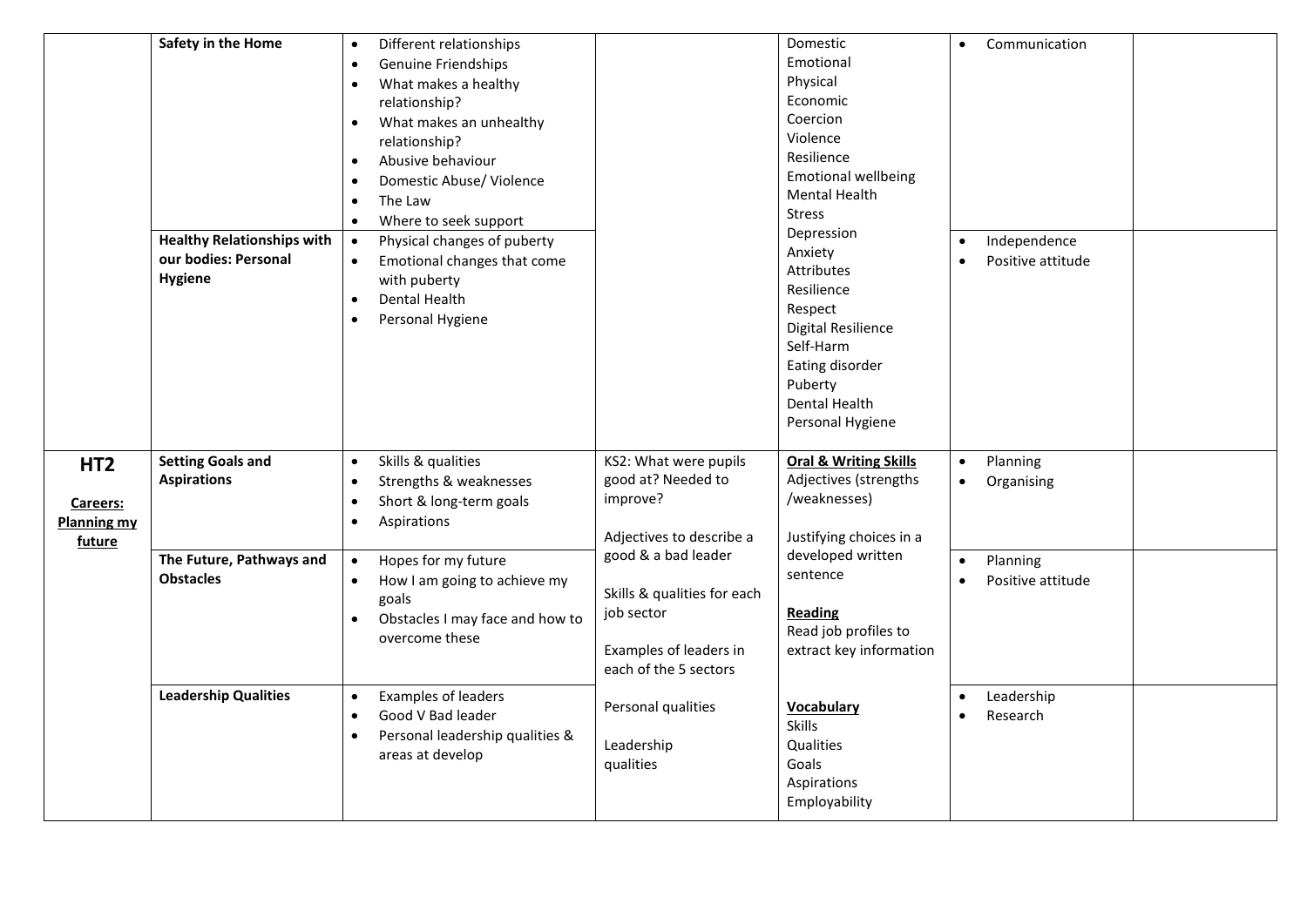| leader? | What makes a successful                                 | How to present a profile of a<br>$\bullet$<br>successful leader<br>What sort of leader would you<br>$\bullet$<br>be?                                                                                                  | Leadership<br>Careers<br>Teamwork<br>Career Profile            | $\bullet$<br>$\bullet$ | Presentation skills<br>Research |  |
|---------|---------------------------------------------------------|-----------------------------------------------------------------------------------------------------------------------------------------------------------------------------------------------------------------------|----------------------------------------------------------------|------------------------|---------------------------------|--|
|         | <b>Career exploration and</b><br>different job families | 5 key sectors: Sport, leisure &<br>$\bullet$<br>tourism, health, education &<br>training, Performing Arts,<br>Manufacturing & Engineering<br>Key jobs in the 5 sectors<br>$\bullet$<br>A job of interest<br>$\bullet$ | Career Pathway<br>Salary progression<br>Ambitions<br>Obstacles | $\bullet$              | Research                        |  |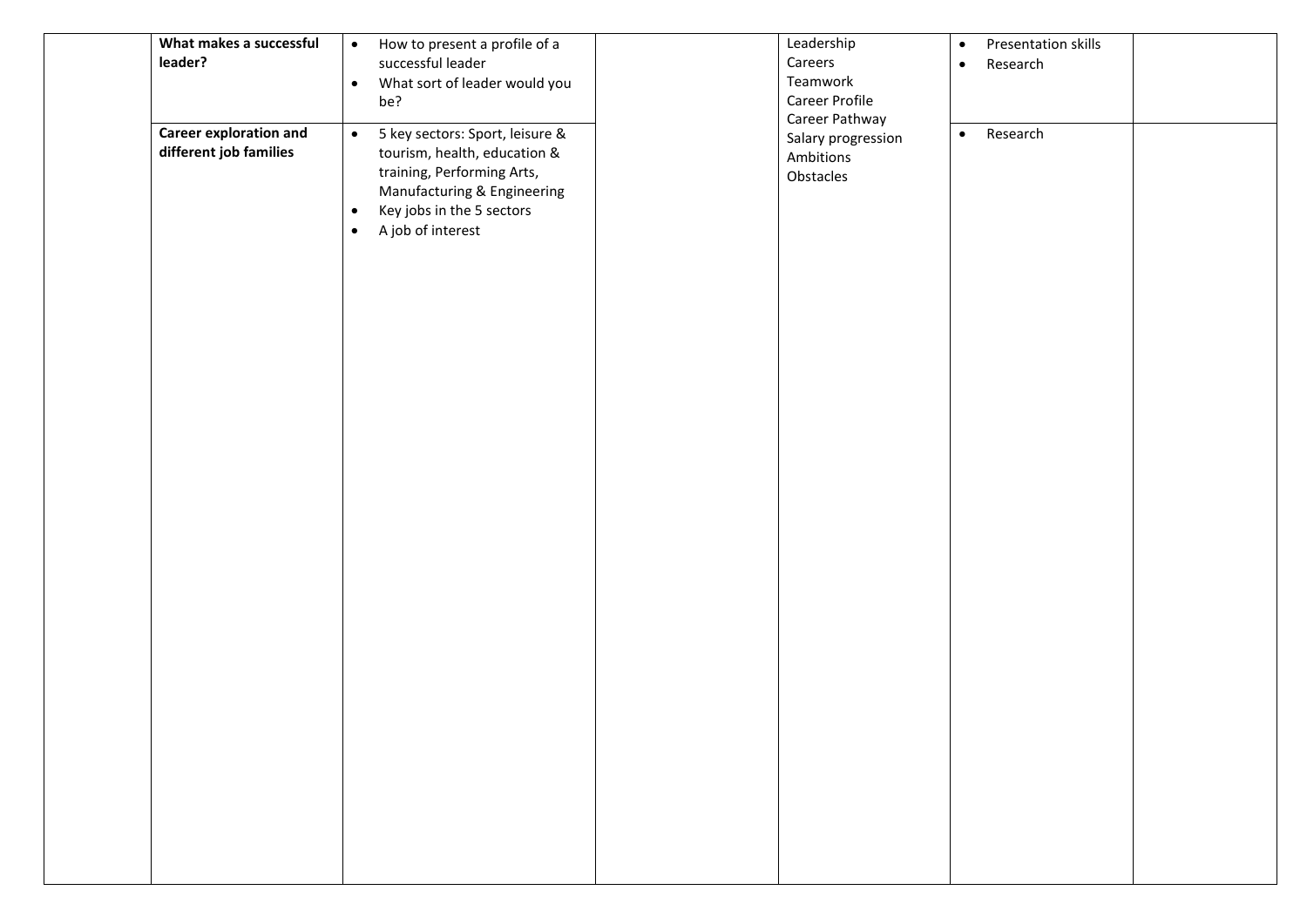| Year 7 Curriculum Overview [2021-2022]<br>Subject - PSHE |                                   |                                                                                                                                                                                                                                            |                                                                                                                         |                                                                                                                                                 |                                                        |                                       |  |
|----------------------------------------------------------|-----------------------------------|--------------------------------------------------------------------------------------------------------------------------------------------------------------------------------------------------------------------------------------------|-------------------------------------------------------------------------------------------------------------------------|-------------------------------------------------------------------------------------------------------------------------------------------------|--------------------------------------------------------|---------------------------------------|--|
| <b>Spring</b><br><b>Term</b>                             | <b>Composites</b>                 | <b>Knowledge &amp; Understanding</b><br><b>Components</b><br>[includes understanding of KEY<br>concepts & subject specific vocab]                                                                                                          | <b>Formal Retrieval</b><br>[if any]                                                                                     | <b>Literacy Skills</b><br><b>Opportunities for</b><br>developing<br>literacy skills                                                             | <b>Employability</b><br><b>Skills</b><br>[if any]      | <b>Formative</b><br><b>Assessment</b> |  |
| HT <sub>3</sub><br><b>Rules and the</b><br>Law           | <b>British Values</b>             | What it means to be British<br>$\bullet$<br>Democracy<br>$\bullet$<br>The rule of law<br>$\bullet$<br>Individual liberty<br>$\bullet$<br>Mutual respect<br>$\bullet$<br>Tolerance of those of different<br>$\bullet$<br>faiths and beliefs | The UK Law in practice<br>Making the right choices<br>(British values in practise)<br>Individual liberty in<br>practise | <b>Oral &amp; Writing Skills</b><br>Plan and write a job<br>advert<br>Write an imaginative<br>story                                             | <b>Decision Making</b><br>$\bullet$                    |                                       |  |
|                                                          | Young people and The Law          | How Laws are made<br>$\bullet$<br>Age Requirements<br>$\bullet$<br>Knife Crime<br>$\bullet$                                                                                                                                                | Goal Setting (personal)<br>Responsibilities over time                                                                   | Summarising text<br>Matching key words<br>with definitions                                                                                      | Communication<br>$\bullet$                             |                                       |  |
|                                                          | Making the right choices          | Lying and cheating<br>$\bullet$<br>Different scenarios<br>$\bullet$<br>Making judgements<br>$\bullet$                                                                                                                                      |                                                                                                                         | Written definitions and<br>sharing ideas<br><b>Reading</b><br>Read newspaper article<br>to inform choices<br>Identifying key words<br>from text | Influencing<br>$\bullet$                               |                                       |  |
|                                                          | <b>Criminal Responsibility</b>    | Criminal Justice System<br>$\bullet$<br>Case Study-Murder of James<br>$\bullet$<br><b>Bulgar</b><br>Ages of criminal responsibility<br>$\bullet$<br>Young people and crime<br>$\bullet$                                                    |                                                                                                                         |                                                                                                                                                 | Communication<br>$\bullet$<br>Influencing<br>$\bullet$ |                                       |  |
|                                                          | <b>Criminal Justice System</b>    | How does our criminal justice<br>$\bullet$<br>system work?<br>The different branches of the<br>$\bullet$<br>criminal justice system                                                                                                        |                                                                                                                         | Vocabulary<br>Tolerance<br>Discrimination<br>Crime                                                                                              | Research<br>$\bullet$<br>Teamwork<br>$\bullet$         |                                       |  |
|                                                          | <b>Respect and Responsibility</b> | What is a responsible British<br>Citizen?                                                                                                                                                                                                  |                                                                                                                         | Values<br>Democracy<br>Liberty<br>Law<br>Respect<br><b>British</b><br>Adult                                                                     | Independence<br>$\bullet$                              |                                       |  |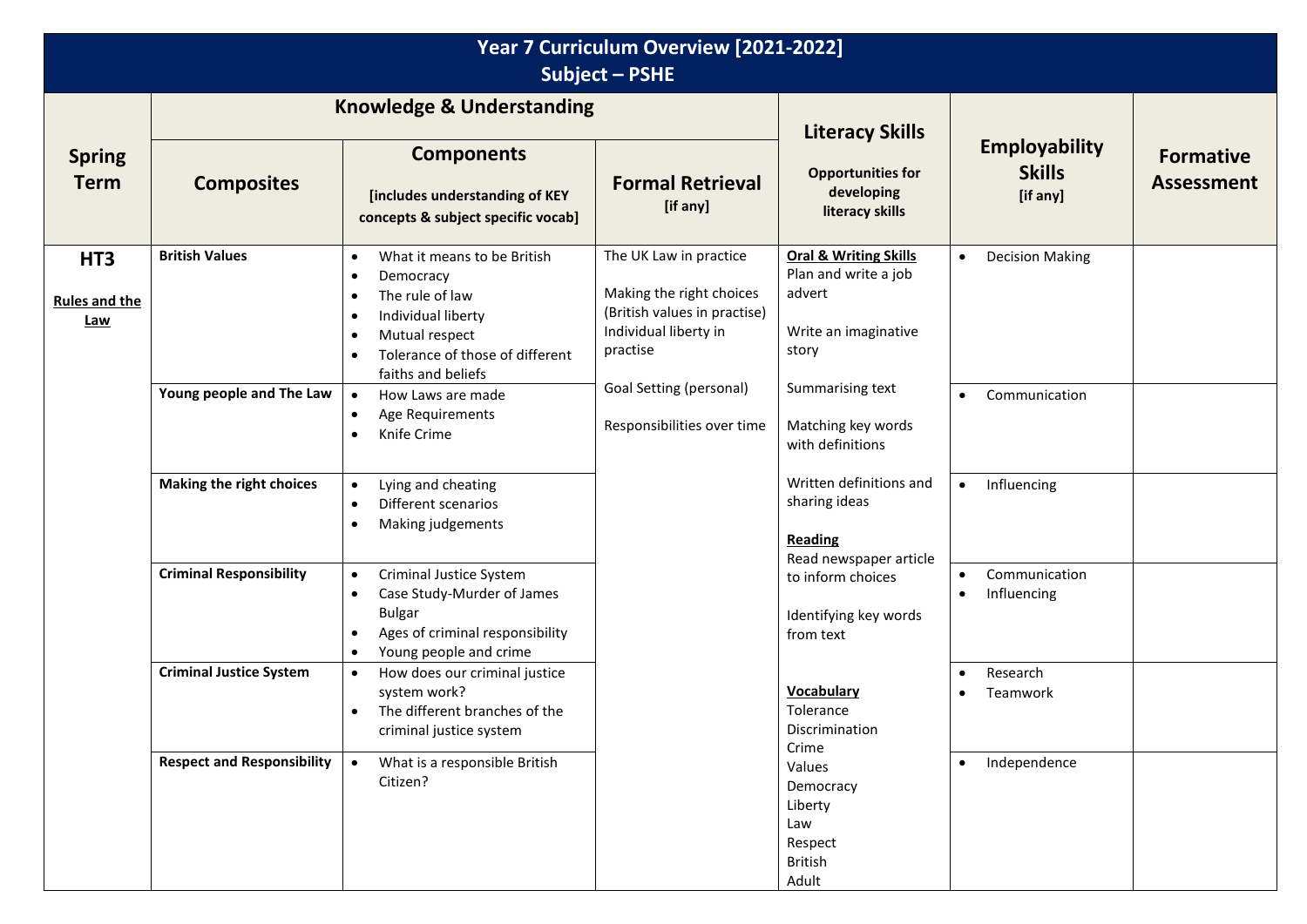|                            |                                 |                                                                                                                                                                           |                                                                           | Child<br>Legal<br>Illegal<br>Parliament<br><b>MPs</b><br><b>House of Commons</b><br>House of Lords<br>Debating<br>Queen<br>Act of Parliament<br>Tax<br>Sex Discrimination Act<br><b>Criminal Responsibility</b><br>Youth Offending Team<br>Youth Court<br>Youth Justice System<br>Restorative Justice<br>Rehabilitation<br>Neighbourhood Watch<br>Offender<br>Sentence<br>Legal Rights<br>Criminal Justice System |                                                                 |  |
|----------------------------|---------------------------------|---------------------------------------------------------------------------------------------------------------------------------------------------------------------------|---------------------------------------------------------------------------|-------------------------------------------------------------------------------------------------------------------------------------------------------------------------------------------------------------------------------------------------------------------------------------------------------------------------------------------------------------------------------------------------------------------|-----------------------------------------------------------------|--|
| HT4<br>Local<br>Government | <b>What is the Government?</b>  | The UK Government<br>$\bullet$<br>Democratic Process in the UK<br>$\bullet$                                                                                               | British Values in practice-<br>Democracy and Rule of<br>Law<br>Rights and | <b>Vocabulary</b><br>Government<br><b>National Government</b><br>Local Government<br>Parliament                                                                                                                                                                                                                                                                                                                   | Communication<br>$\bullet$<br><b>Decision Making</b><br>٠       |  |
|                            | <b>The Local Government</b>     | How the Local Government<br>$\bullet$<br>works and how it is funded?<br>What the local council can help<br>$\bullet$<br>us with                                           | Responsibilities<br>Making the right choices                              | <b>House of Commons</b><br>House of Lords<br>Democracy<br><b>Public Services</b><br><b>Council Tax</b><br>Funding<br>Constituency<br><b>General Election</b><br>Secret Ballot<br>Polling Booth                                                                                                                                                                                                                    | Numeracy<br>$\bullet$<br><b>Economic Awareness</b><br>$\bullet$ |  |
|                            | <b>The Local Council</b>        | Different scenarios and who<br>$\bullet$<br>could help<br><b>Council Responsibilities</b><br>$\bullet$<br>Different departments within<br>$\bullet$<br>the local councils |                                                                           |                                                                                                                                                                                                                                                                                                                                                                                                                   | Communication<br>Teamwork                                       |  |
|                            | <b>Elections and Manifestos</b> | Role of an MP<br>What is a Manifesto?<br>$\bullet$<br>The Law and Voting<br>$\bullet$                                                                                     |                                                                           | <b>Oral &amp; Writing Skills</b><br>Discussion and writing a<br>manifesto                                                                                                                                                                                                                                                                                                                                         | Negotiating<br><b>Decision Making</b><br>$\bullet$              |  |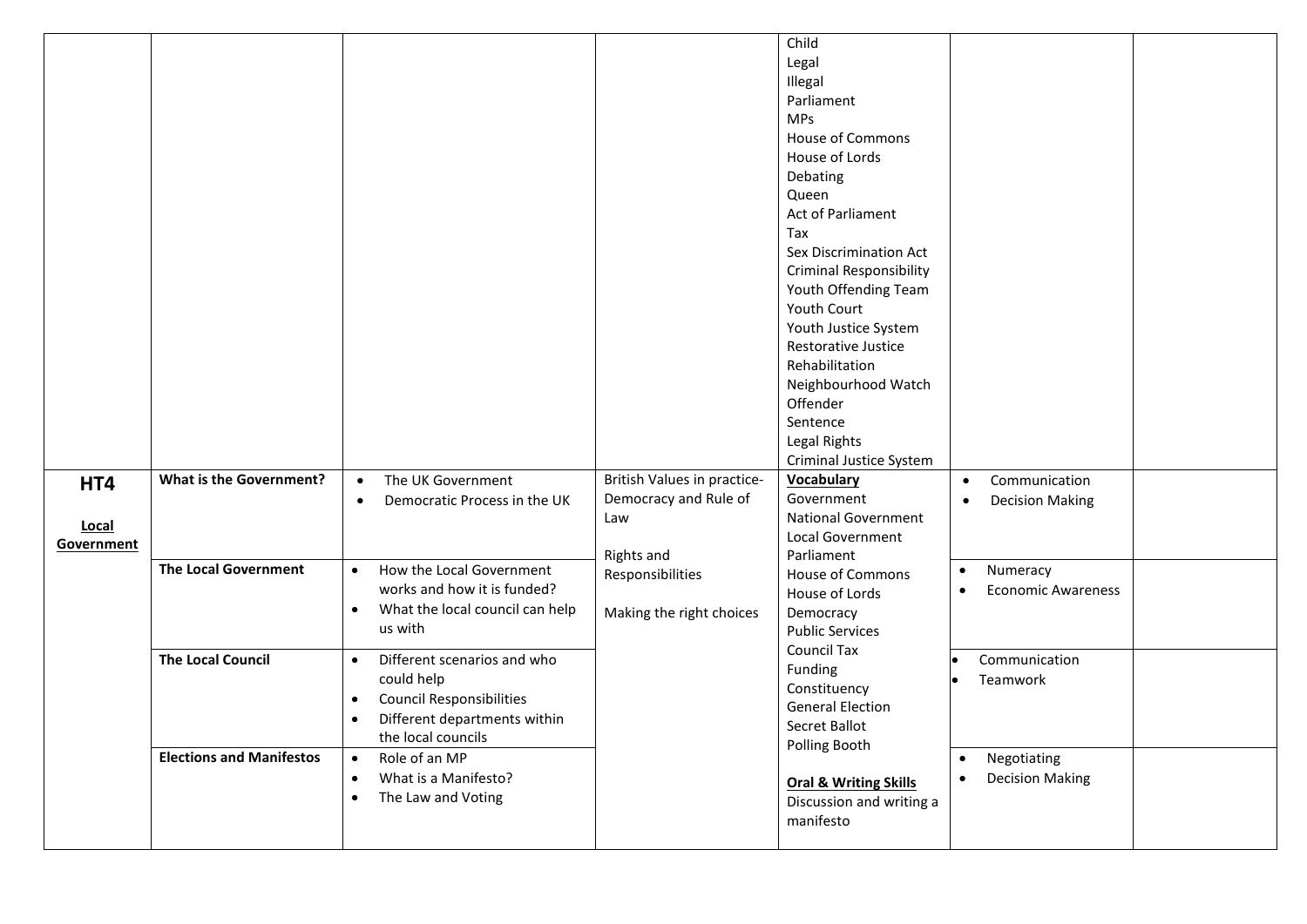| Year 7 Curriculum Overview [2021-2022]<br><b>Subject - PSHE</b> |                                                                                                                                                                       |                                                                                                                                                                        |                                                                                                                                 |                                                                                                                                |                                                                       |                                       |  |
|-----------------------------------------------------------------|-----------------------------------------------------------------------------------------------------------------------------------------------------------------------|------------------------------------------------------------------------------------------------------------------------------------------------------------------------|---------------------------------------------------------------------------------------------------------------------------------|--------------------------------------------------------------------------------------------------------------------------------|-----------------------------------------------------------------------|---------------------------------------|--|
|                                                                 | <b>Knowledge &amp; Understanding</b>                                                                                                                                  |                                                                                                                                                                        |                                                                                                                                 | <b>Literacy Skills</b>                                                                                                         |                                                                       |                                       |  |
| <b>Summer</b><br><b>Term</b>                                    | <b>Composites</b>                                                                                                                                                     | <b>Components</b><br>[includes understanding of KEY<br>concepts & subject specific vocab]                                                                              | <b>Formal Retrieval</b><br>[if any]                                                                                             | <b>Opportunities for</b><br>developing<br>literacy skills                                                                      | <b>Employability</b><br><b>Skills</b><br>[if any]                     | <b>Formative</b><br><b>Assessment</b> |  |
| HT5<br><b>Hazards</b>                                           | <b>Anti-Bullying</b><br>What is Bullying?<br>$\bullet$<br>Why do people bully?<br>$\bullet$<br>How to react to bullying<br>$\bullet$<br>Help and support<br>$\bullet$ | Showing respect<br>Benefit of having healthy<br>relationships and friends<br>Making the right choices                                                                  | <b>Vocabulary</b><br>Anti-Bullying<br>Empathy<br>Cyber-Bullying<br>Sexting<br><b>Emotional Abuse</b><br><b>Criminal Offence</b> | • Teamwork<br>• Decision Making                                                                                                |                                                                       |                                       |  |
|                                                                 | <b>Cyber-Bullying &amp; Sexting</b>                                                                                                                                   | Appropriate online behaviours<br>What is Sexting and what are<br>$\bullet$<br>the risks?<br>Real case studies<br>$\bullet$<br>The Law<br>Help and support<br>$\bullet$ | Personal qualities<br>Individual liberty<br>The UK Law in practice<br>Personal choices over<br>time                             | Peer Pressure<br>Inhibitions<br>Tobacco<br>Nicotine<br>Addictive<br>Smoke Alarm<br>Thermometer<br>Personal Safety<br>First Aid | Communication<br><b>Ethical Decision</b><br>$\bullet$<br>Making       |                                       |  |
|                                                                 | <b>Body Image &amp; Peer</b><br><b>Pressure</b>                                                                                                                       | What is peer pressure?<br>$\bullet$<br>Body Image<br>$\bullet$<br>The risks that come with the<br>media<br>Help and support                                            |                                                                                                                                 |                                                                                                                                | Positive Attitude<br>$\bullet$<br><b>Decision Making</b><br>$\bullet$ |                                       |  |
|                                                                 | <b>Alcohol and Smoking</b><br>The Law<br>$\bullet$<br>Risks that come with drinking<br>too much alcohol<br>Risks of smoking<br>$\bullet$                              |                                                                                                                                                                        | <b>Oral &amp; Writing</b><br>Discussion<br>Written answers<br>Writing down useful<br>phone numbers and                          | <b>Decision Making</b><br>$\bullet$<br>Communication<br>$\bullet$                                                              |                                                                       |                                       |  |
|                                                                 | Fire, Road & Water Safety                                                                                                                                             | Burn prevention<br>Road safety<br>$\bullet$<br>Water safety<br>Fire safety                                                                                             |                                                                                                                                 | websites                                                                                                                       | <b>Risk Management</b><br>Initiative<br>$\bullet$                     |                                       |  |
|                                                                 | <b>First Aid</b>                                                                                                                                                      | Case study<br>$\bullet$<br>Ways to improve our personal<br>safety<br>What to do in different types of<br>emergency                                                     |                                                                                                                                 |                                                                                                                                | Risk Management<br>Initiative<br>$\bullet$                            |                                       |  |